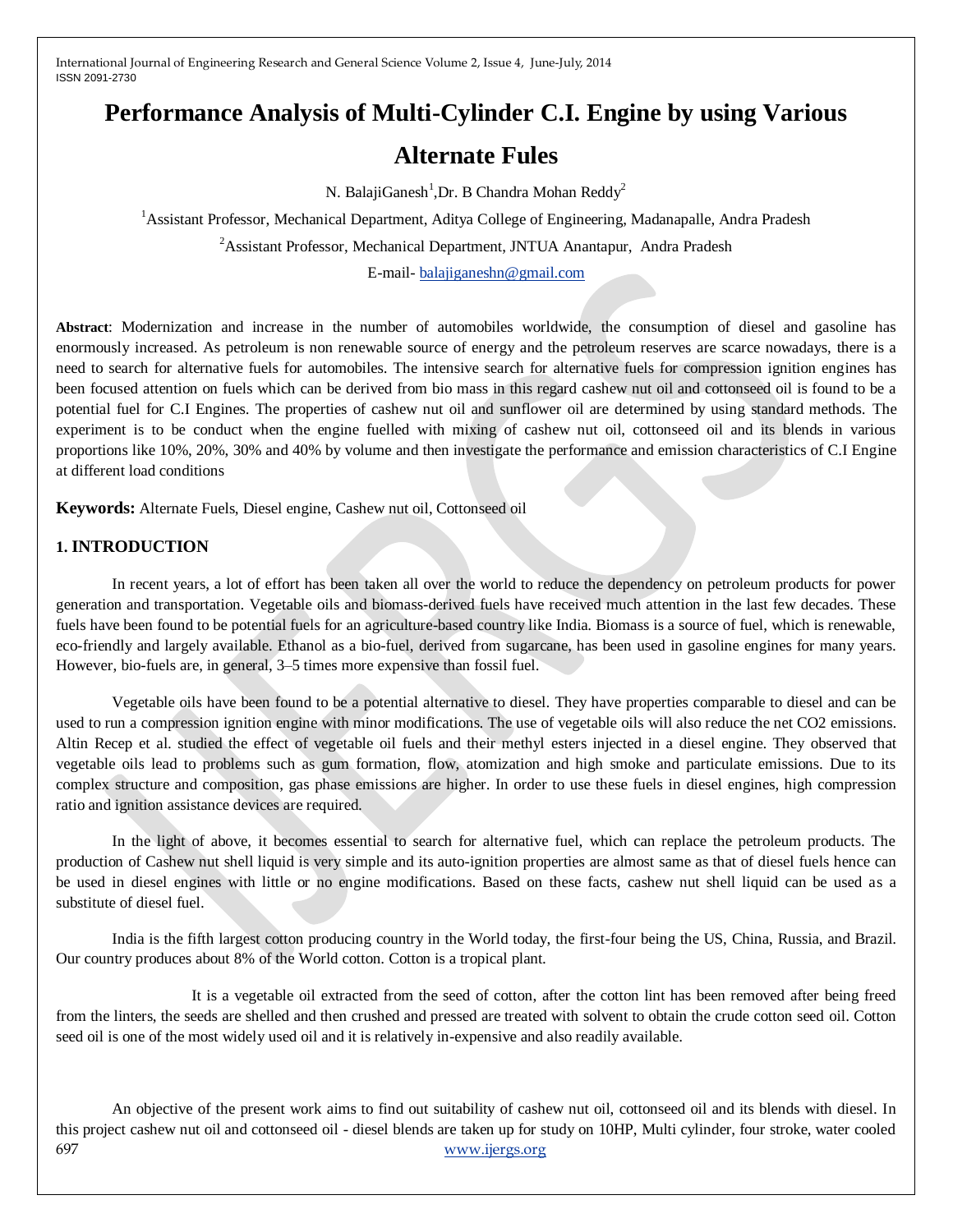AMBASSADOR diesel engine and performance for different blends is tested and performance curves are drawn. Gasoline either partially in the form of a blend or as a total replacement

### **2. EXPERIMENTAL INVESTIGATION**

The experiments were conducted by considering various parameters. The tests were conducted for cashew nut oil, cottonseed oil and its blends at different proportions (10%, 20%, 30% and 40%) for conventional engine. The tests were conducted from no load to maximum load conditions. The readings such as time taken to consume 20cc of fuel consumption, speed of the engine, temperatures, etc, were noted. The observations were recorded in tabular column and calculations are made using appropriate equations.

The experiments were conducted on a Multi cylinder Hindustan four stroke diesel engine. The general specifications of the engine are given in Table-1. By taking the engine performance and plot the graphs

"Hindustan" engines for generating sets are fuel efficient, with the lube oil consumption less than 1% of S.C.F. lowest among the comparable brands. They are equipped with heavy flywheels incorporating 4% governing on the fuel injection equipment. This complete avoids voltage functions. In case of emergency, the unique overload stop feature safeguards equipments by shutting down the engine automatically

| <b>Item</b>             | <b>Specifications</b> |
|-------------------------|-----------------------|
| Engine power            | 10 H.P                |
| Cylinder bore           | 84 mm                 |
| Stroke length           | 110<br>mm             |
| Arrangement of cylinder | Vertical              |
| Engine speed            | 1500 rpm              |
| Compression ratio       | 15:1                  |

#### **Table-1. Engine specifications.**

**Table 2: Properties of Diesel, cashew nut oil and cottonseed oil**

| Properties                               | <b>Diesel</b> | Cashew<br>nut oil | Cottonseed oil |
|------------------------------------------|---------------|-------------------|----------------|
| Calorific value<br>(kJ/kg)               | 42000         | 37300             | 38000          |
| Density at 30 $\mathrm{^{0}C}$<br>(kg/l) | 0.85          | 0.902             | 0.912          |
| Viscosity at 40                          | 2.7           | 49.62             | 55.61          |

698 [www.ijergs.org](http://www.ijergs.org/)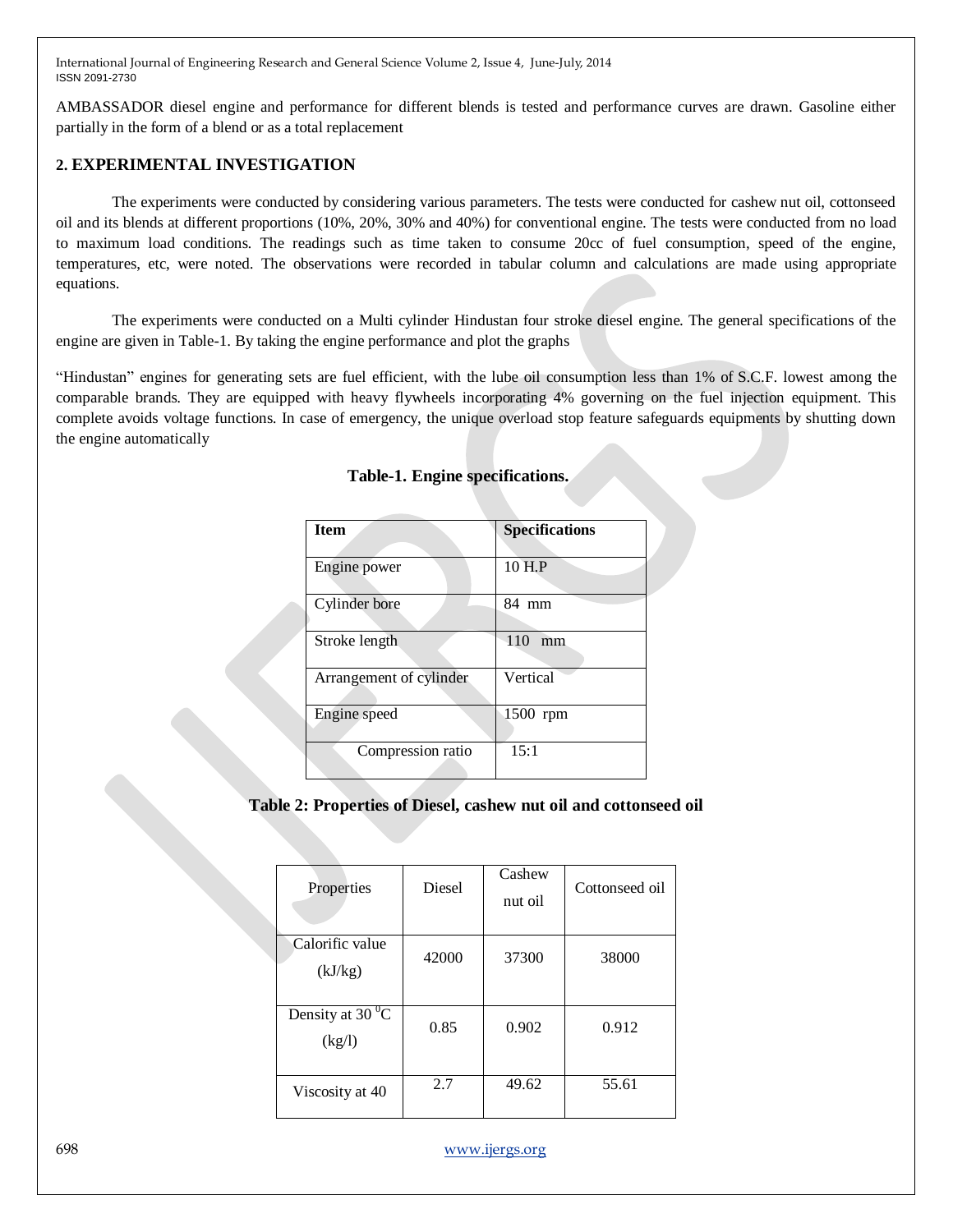| $\overline{{}^0C},$ |    |     |     |
|---------------------|----|-----|-----|
| Flash point         | 52 | 167 | 207 |
| Fire point          | 65 | 180 | 230 |
| Cetane number       | 50 | 49  | 52  |

## **Table 3: Proportions of Diesel, cashew nut oil and cottonseed oil Blends**

| S.NO           | <b>BLENDS</b> | DIESEL,% | <b>CASHW</b> | <b>COTTON</b> |
|----------------|---------------|----------|--------------|---------------|
|                |               | Vol      | <b>NUT</b>   | <b>SEED</b>   |
|                |               |          | OIL,% Vol    | OIL,% Vol     |
|                |               |          |              |               |
|                | Diesel fuel   | 100      | 0            |               |
|                |               |          |              |               |
| $\mathcal{L}$  | <b>B10</b>    | 90       | 5            | 5             |
|                |               |          |              |               |
| 3              | <b>B20</b>    | 80       | 10           | 10            |
|                |               |          |              |               |
| $\overline{4}$ | <b>B30</b>    | 70       | 15           | 15            |
|                |               |          |              |               |
| $\overline{5}$ | <b>B40</b>    | 60       | 20           | 20            |
|                |               |          |              |               |



**Fig 1:- Test rig engine**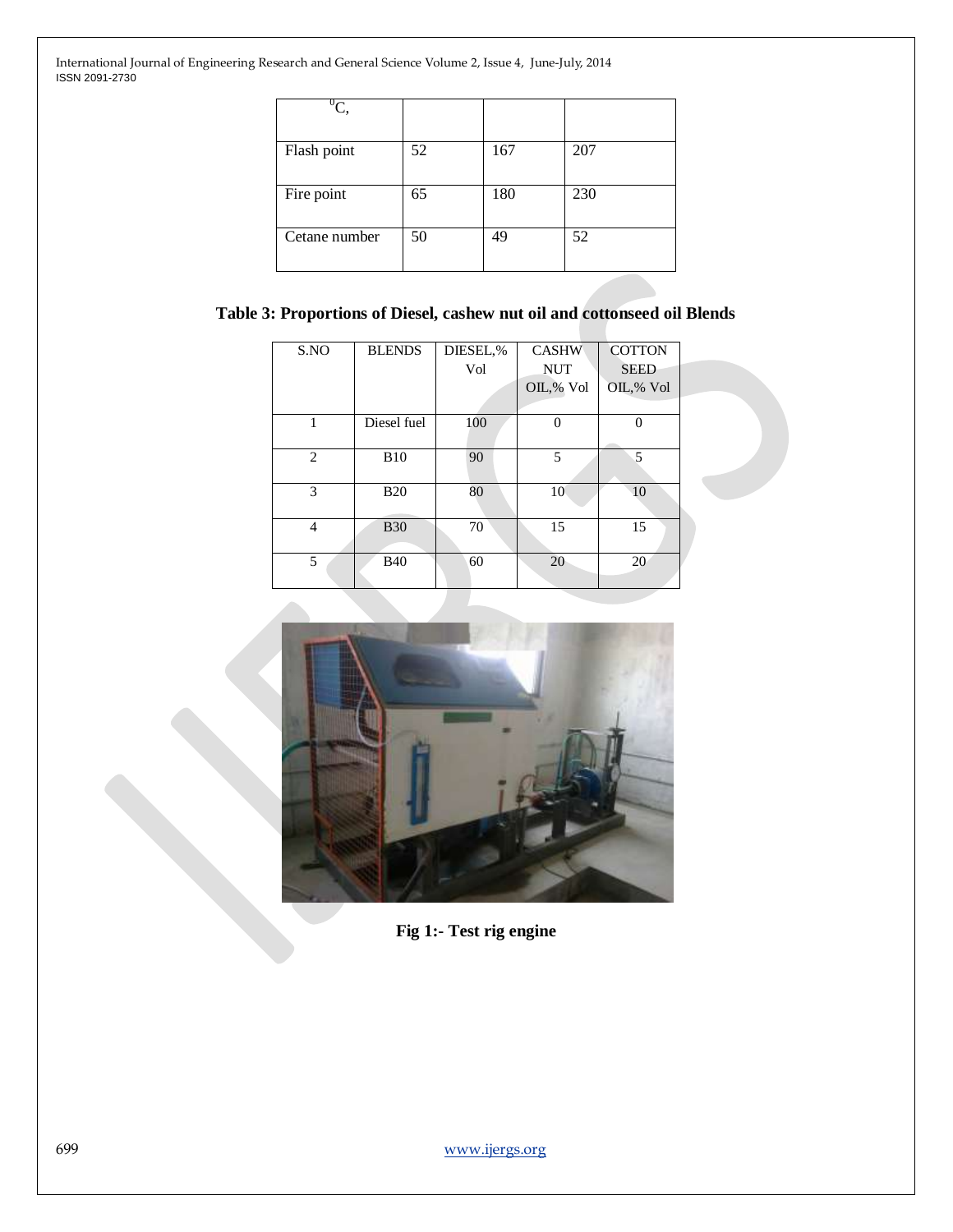## **COMPONENTS OF EXPERIMENTAL SETUP**

# **Manometer**



**Fig 2: Manometer**

# **Loading System**



**Fig 3: Dynamometer**

**Air box system**



 **Fig 4:- Load indicator**

700 [www.ijergs.org](http://www.ijergs.org/)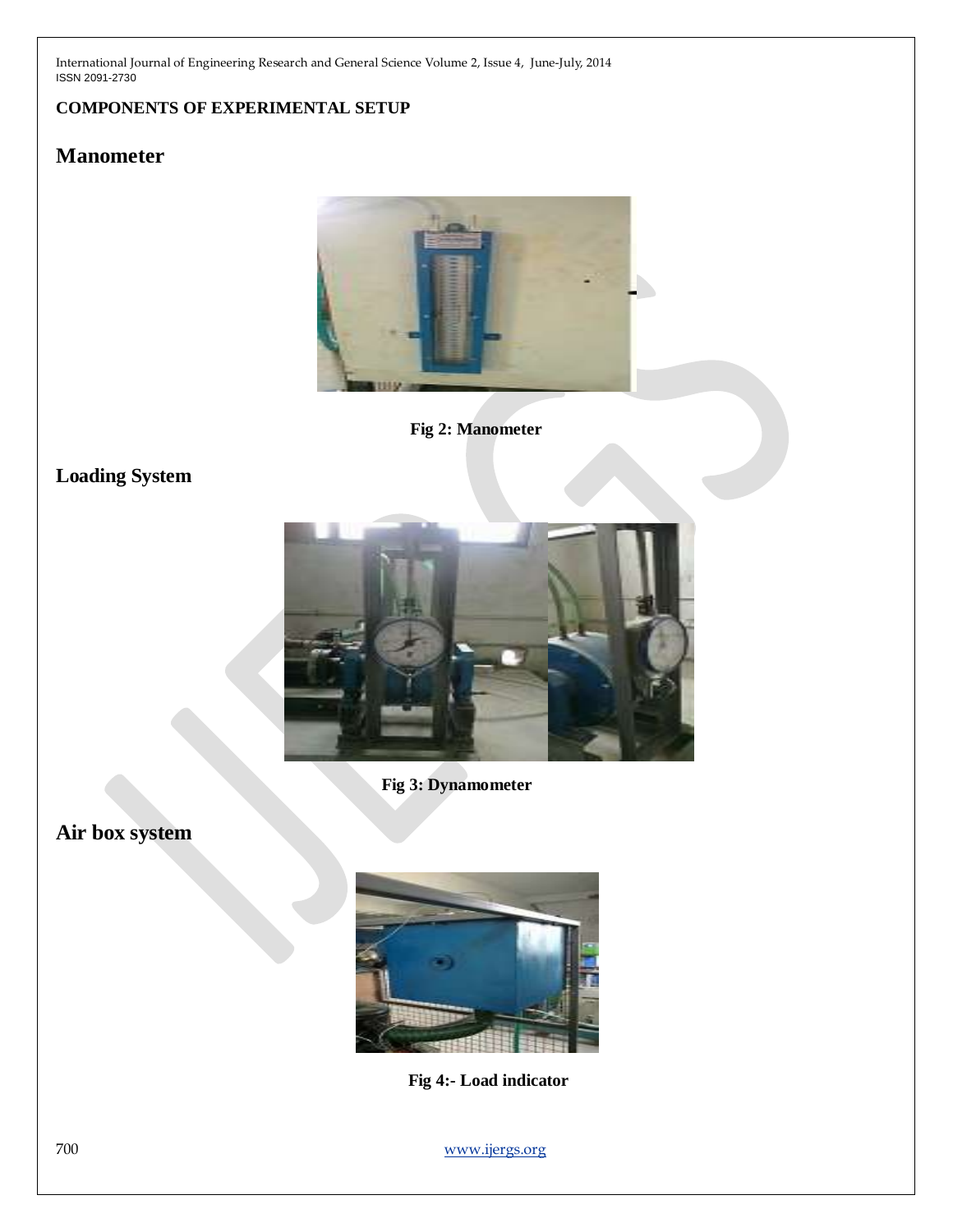#### **3. Results and Discussions**



Graph No.1: Brake power Vs Specific fuel consumption

In the above graph Brake power is taken in x-axis and is taken BSFC in y-axis. The BSFC of the blends has been

compared with diesel fuel at various loads and it is shown in figure. It is observed that the BSFC is less for the B20 Over the entire range of load.

Graph No 2: Brake power Vs Mechanical Efficiency



In the above graph Brake power is taken in x-axis and Mechanical Efficiency should be taken in y-axis. The Mechanical efficiency of the blends has been compared with diesel fuel at various loads and it is shown in figure. It is observed that the Mechanical Efficiency for B20 blend was considering Higher over entire load range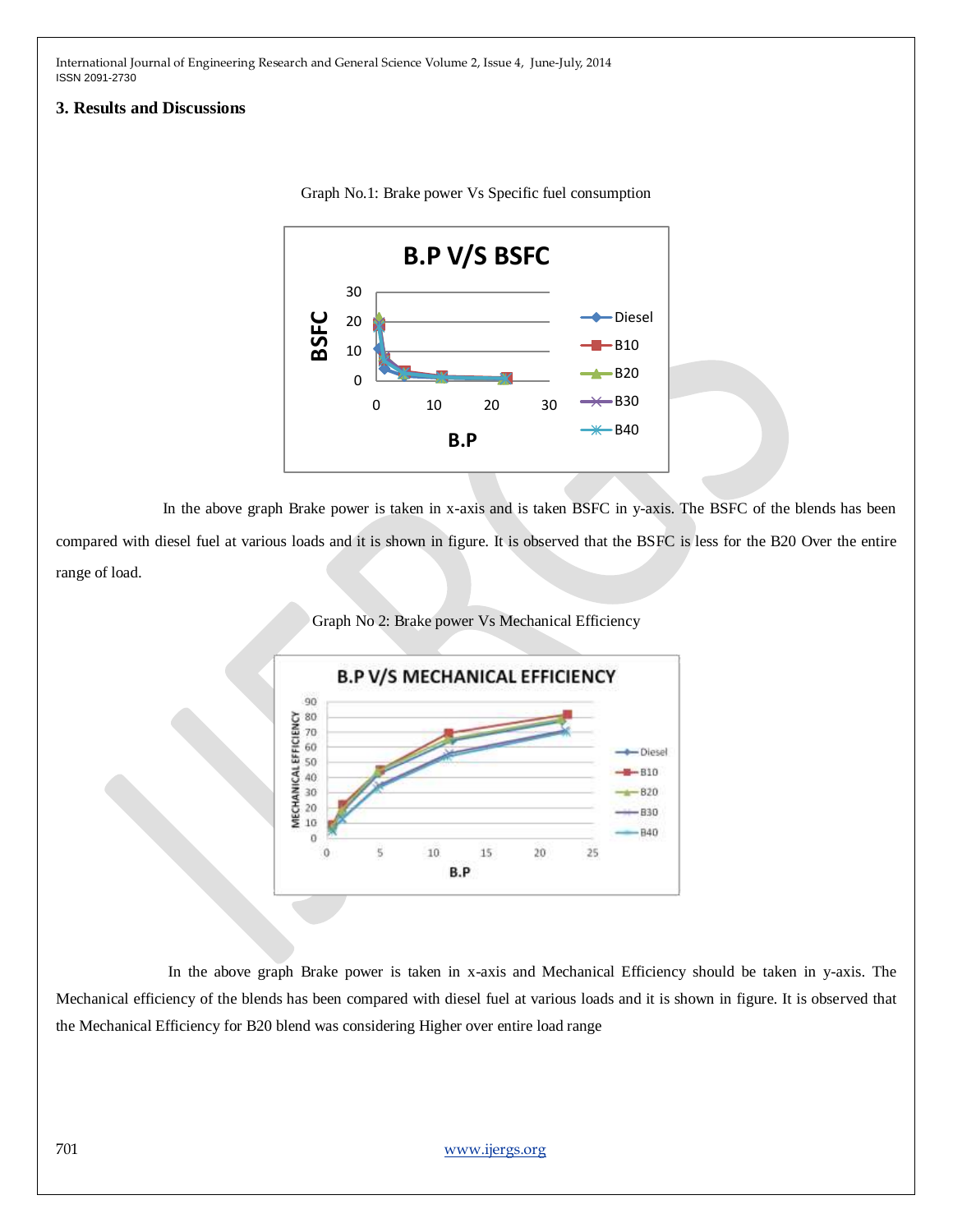



In the above graph Brake power is taken in x-axis and Volumetric Efficiency should be taken in y-axis. The volumetric efficiency of the blends has been compared with diesel fuel at various loads and it is shown in figure. It is observed that the Volumetric Efficiency for B40 blend was considering Higher over entire load range.





 In the above graph Brake power is taken in x-axis and Brake Thermal Efficiency should be taken in y-axis. The Brake Thermal efficiency of the blends has been compared with diesel fuel at various loads and it is shown in figure. It is observed that the Brake Thermal Efficiency for B40 blend was considering higher for first three loads remaining B20 is higher over the other blends operation over entire load range.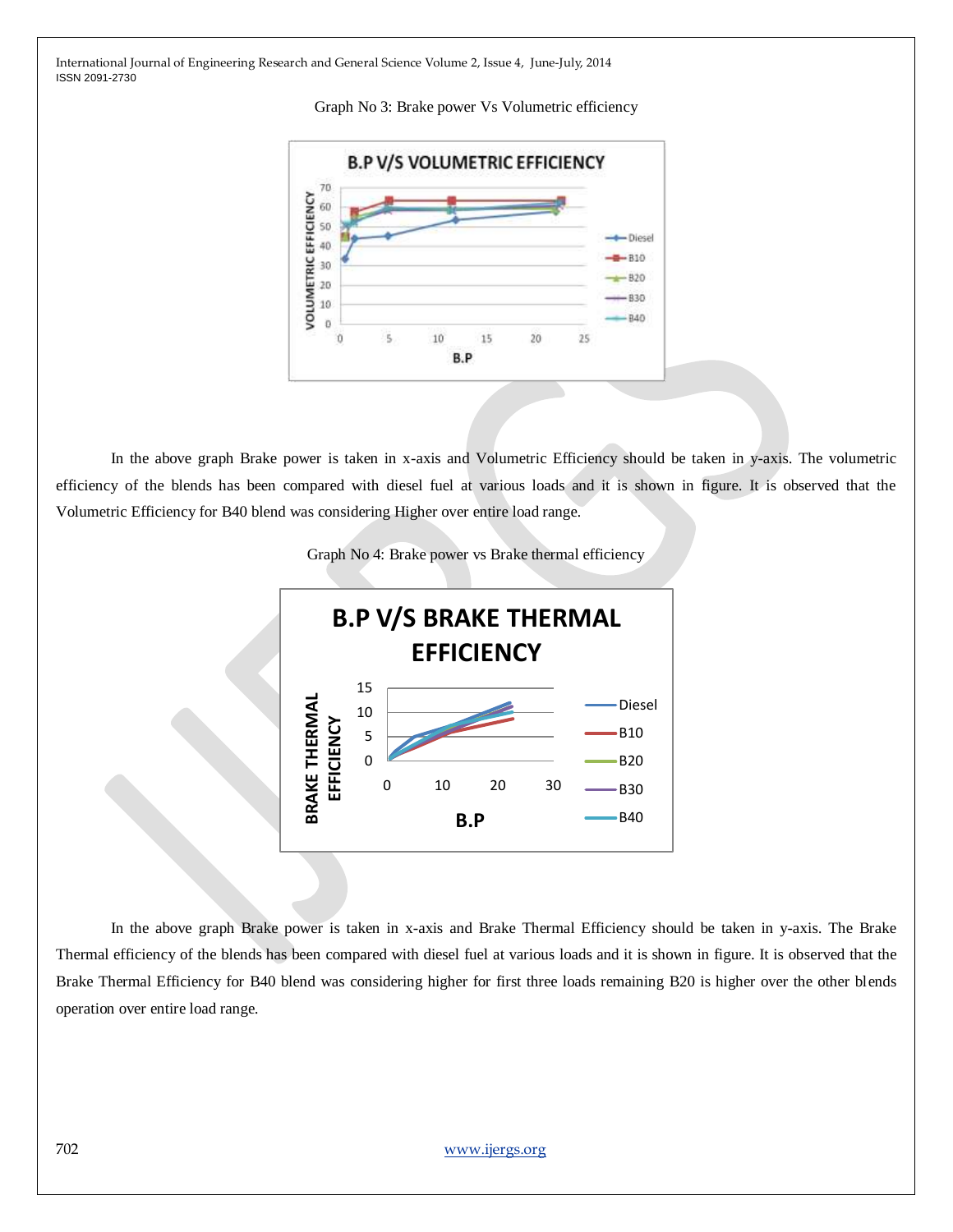



 In the above graph Brake power is taken in x-axis and Indicated Thermal Efficiency should be taken in y-axis. The Indicated Thermal efficiency of the blends has been compared with diesel fuel at various loads and it is shown in figure. It is observed that the Indicated Thermal Efficiency for B40 blend was considering higher for first four loads remaining B30 is higher over the other blends operation over entire load range.



Graph No 6: Load vs Exhaust gas Temperature

The variation of exhaust gas temperature with load at various load conditions is depicted in Fig. 6. It is observed that the exhaust gas temperature increases with load because more fuel is burnt to meet the power requirement. It can be seen that in the case of diesel fuel operation exhaust gas temperature ranges from 85  $^{\circ}$ C at low load to 275  $^{\circ}$ C at full load. For B10and B20, at full load the exhaust gas temperature marginally increases to 322  $^0C$  and 315  $^0C$  respectively. The exhaust gas temperature for B40 varies from 141<sup>0</sup>C at low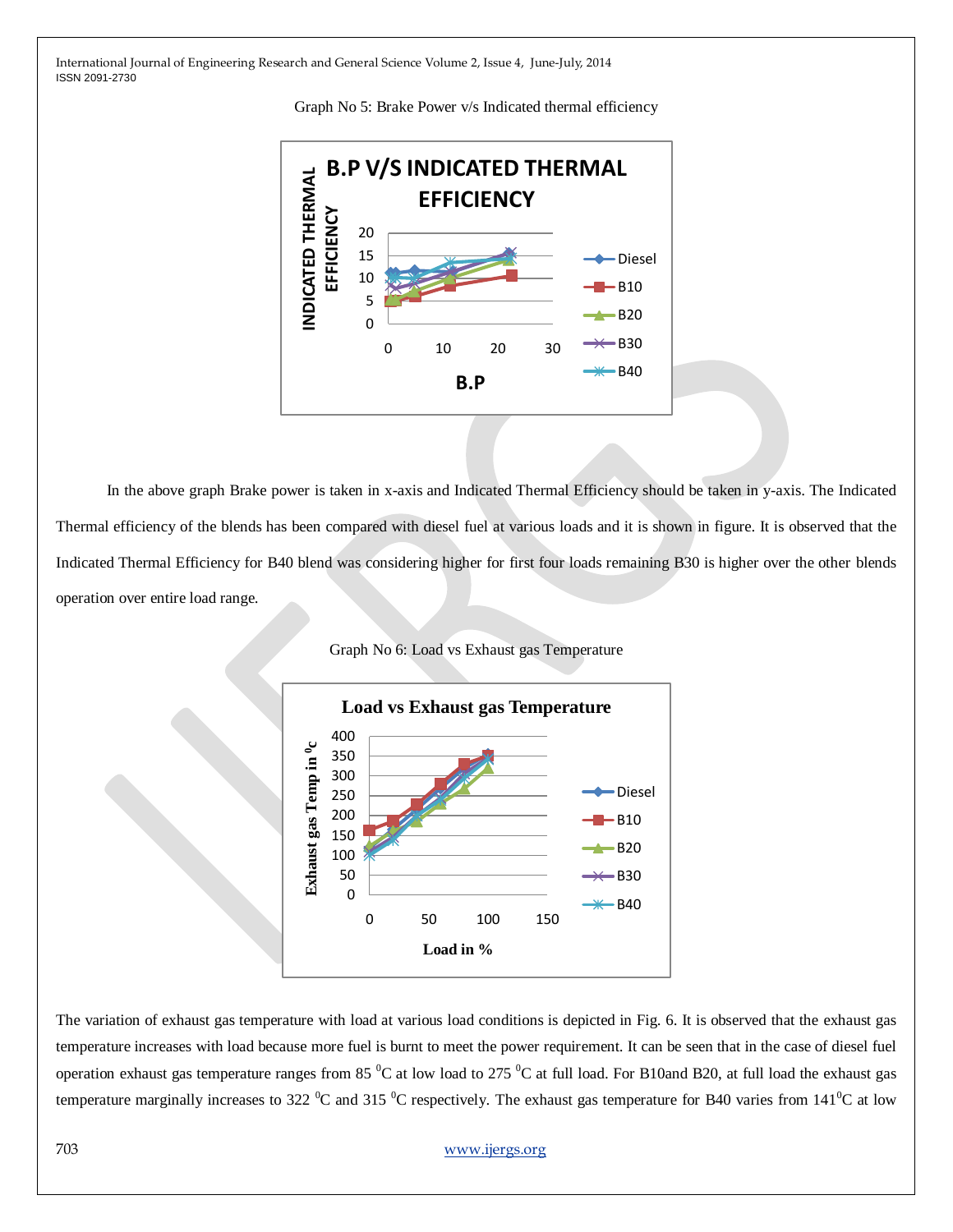load to  $353^{\circ}$ C at full load. Higher exhaust gas temperature in the case of cashew nut oil and cottonseed oil blends compared to Diesel is due to higher heat release rate.



Graph No 7: Load vs Carbonmonoxide

From Fig. 7, the variation of carbon monoxide with load can be observed for all the cashew nut oil and cottonseed oil blends –Diesel fuel blends. The results show that CO emission of cashew nut oil and cottonseed oil blends is lower than Diesel fuel. With increase in power output, the CO emission gradually reduces for cashew nut oil and cottonseed oil blends –Diesel fuel blends and the difference in the values for CO emission with Diesel fuel reduces significantly





The variation of hydrocarbons with load for tested fuels is depicted in Fig. 8.. From the results, it can be noticed that the concentration of hydrocarbon of cashew nut oil and cottonseed oil blends –Diesel fuel blends is less than Diesel fuel. With increase in power output, the HC emission gradually increases for cashew nut oil and cottonseed oil blends –Diesel fuel blends.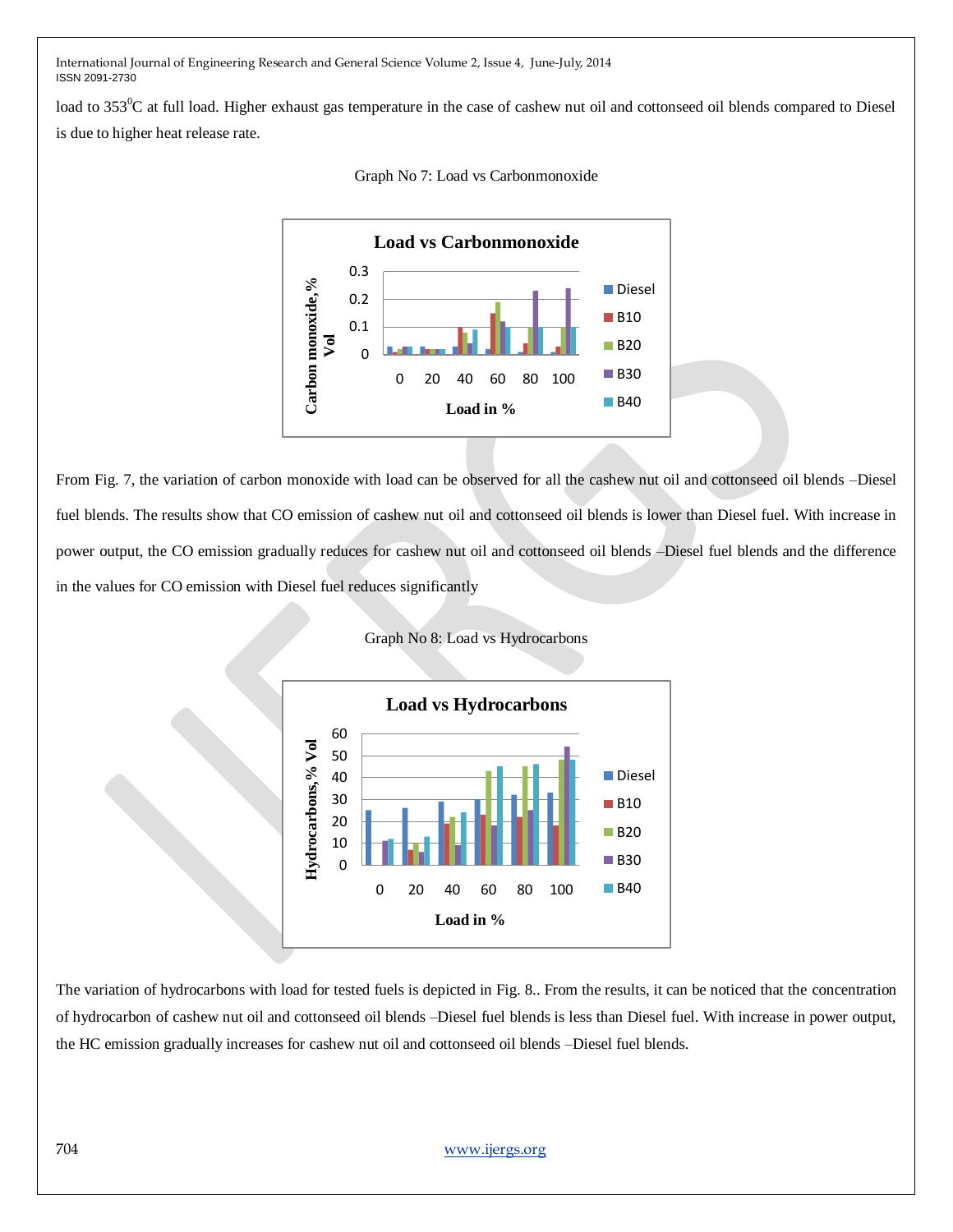



As shown in fig.9, it can be observed that the variation of carbon dioxide emission with load for Diesel Fuel and cashew nut oil and cottonseed oil blends –Diesel fuel blends. From the results, it is observed that the amount of CO2 produced while using cashew nut oil and cottonseed oil blends –Diesel fuel blends is lower than Diesel fuel at all loads except full load. This may be due to late burning of fuel leading to incomplete oxidation of CO.



Graph No 10: Load vs Oxygen

The variation of brake thermal efficiency with load for and cashew nut oil and cottonseed oil blends –Diesel fuel blends is shown in Fig.4. It is clear that oxygen present in the exhaust gas is decreases as the load increases. It is Obvious that due to improved combustion, the temperature in the combustion chamber can be expected to be higher and higher amount of oxygen is also present, leading to formation of higher quantity of NOx, in and cashew nut oil and cottonseed oil blends –Diesel fuel blends.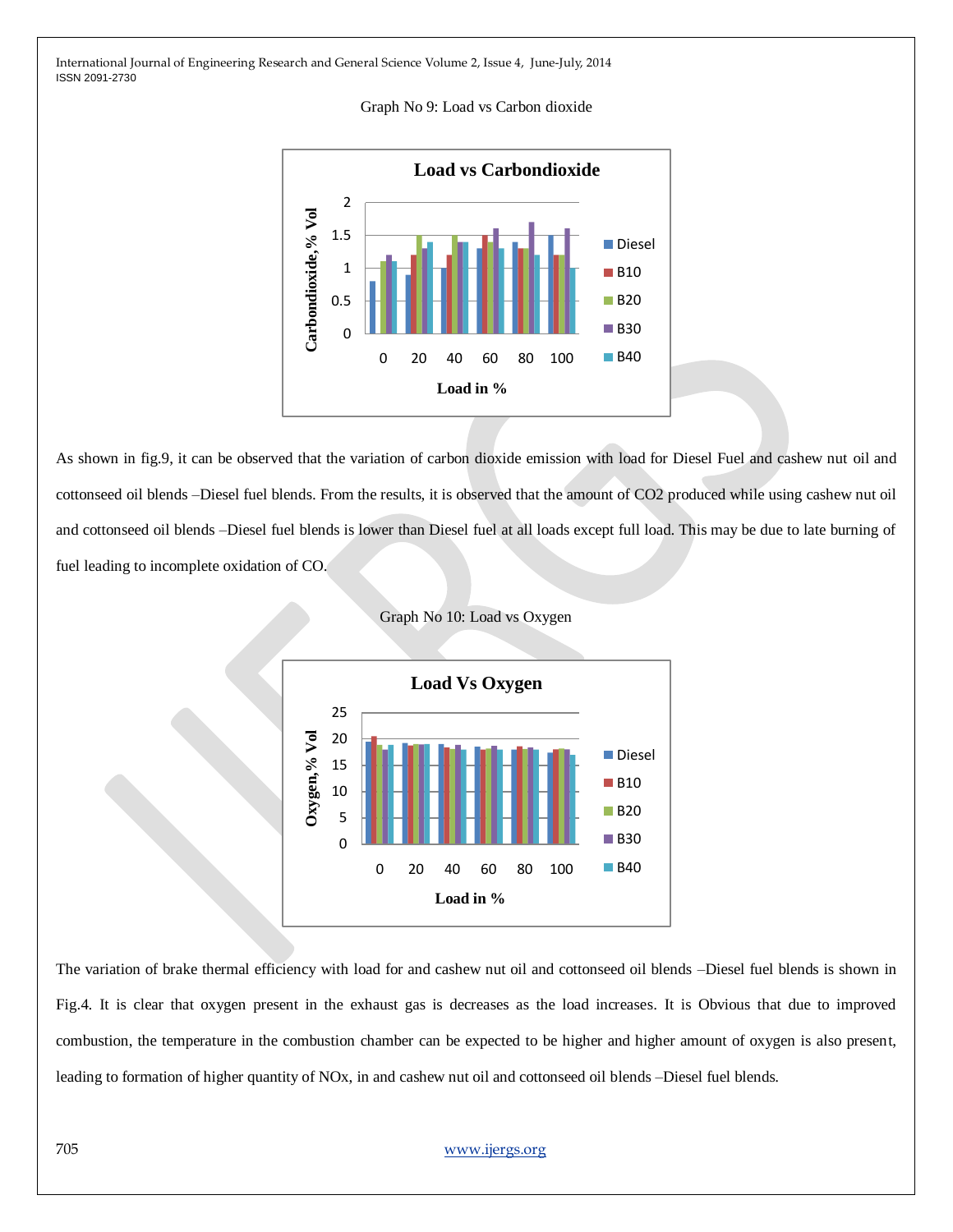### **4.CONCLUSIONS:**

A Multi Cylinder Four Stroke Compressed Ignition Engine was operated successfully using the mixing of cashew nut oil and cottonseed oil and diesel blends as fuel. The following conclusions are made based on the experimental results.

a.The Specific fuel Consumption for Blend 20 is less when compared to diesel and all other blends over the entire load range.

b.The efficiencies such as Brake Thermal Efficiency, Indicated Thermal Efficiency and Mechanical Efficiency values for blend 20% is more than diesel and other blends over the entire load range.

c.The Volumetric Efficiency for diesel is more than all the blends over the entire load range.

e.Exhaust gas temperature of blends B 30 is less than that of the diesel, which indicates the effectiveness of input energy.

f.Carbon monoxide emission from the exhaust gas is reduced as the output power increases but this concentration is increased as the cashew nut oil and cottonseed oil blend increase with the diesel fuel.

g.Hydro carbon emission is found that lesser in concentration than the diesel at all load conditions. For the B20 and B40 hydrocarbon emission is slightly higher than the diesel.

h.Carbon dioxide emission is increased as the load variation increased but the concentration is less when compared to the diesel fuel operation.

I.Oxygen content is reduced from the exhaust gas as the load is increased. If the high content of oxygen is present in the exhaust it leads to the formation of oxygen.

So, it is preferred to use the B20 blend, as a best blend to the diesel due to the following reasons:

1. Lowest specific fuel consumption reduces the expenditure on fuel.

2. The power utilized is more from the developed power than other blends.

3. Low exhaust gas temperature results in decreasing the environmental pollution.

4. As the volumetric efficiency is good sufficient amount of air is available to the fuel, so the emission is due to incomplete combustion is lowered.

### **REFERENCES:**

1.Ganeshan.V "Internal Combustion Engines",7 Tata Mc.Graw Hill Publishing, New Delhi, 2002.

2.Dr. Jagadish Lal, "Theory of Mechanisms and Machines", Metropolitan Book co. Pvt. Ltd, New Delhi, 2004.

3.Hey wood John.B, "Internal Combustion Enginees Fundamental", Mc. Graw Hill Book Company, New Delhi, 1988.

706 [www.ijergs.org](http://www.ijergs.org/)